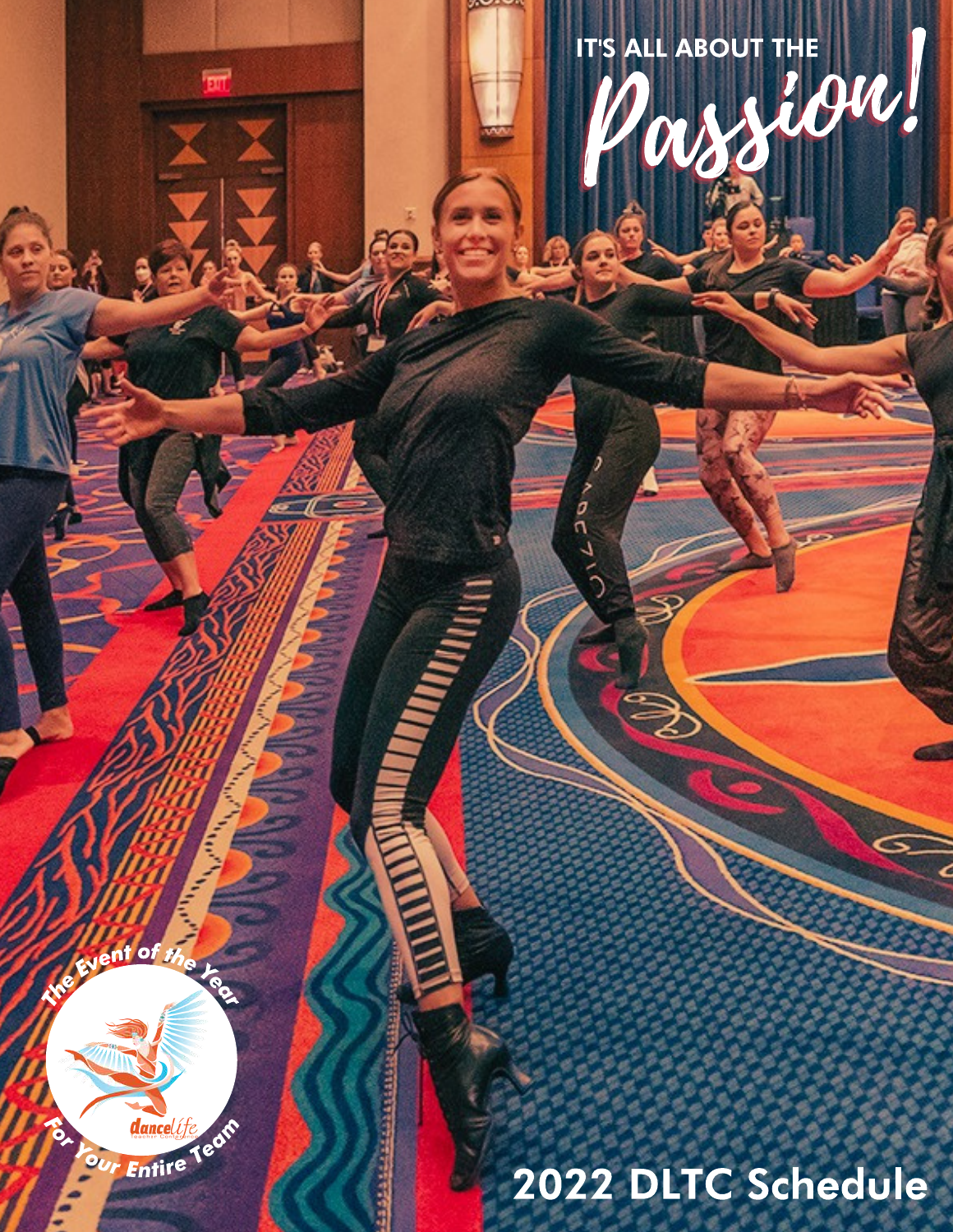

Ann Bettonvil, Tammy Bolduc, Joshua Boyd, Kristi Breen, Rebecca Brettingham-Filice, Drew Burgess, Ashley Canterna-Hardy, Angela Carter, Kimberley Davis, Sean Dever, Sandi Duncan, Richard Elszy, Laura Giacomelli-Huntowski, Rhee Gold, Tricia Gomez, Jaime Gong, Billy Griffin, Diane Gudat, Ginger Haithcox, Amanda Herring, Geo Hubela, Kathy King, June Lawrence, Teri Mangiaratti, Susie McColl, Stacy Morgan, Patty Neal, Hedy Perna, Brett Perry, Jennifer Randall, Shantel Robeaux, Pam Simpson, Michelle Soutier, Julie Kay Stallcup, Debra Steele, Andrea Trench, Heather Wanner, Ching Ching Wong and Mandy Yip

- **WOW!** NEVER MISS A CLASS, DLTC ATTENDEES WILL HAVE ON DEMAND ACCESS FOR 90 DAYS!
- **HUGE TRADE SHOW!** North America's most respected service providers & manufacturers.
- **NEW!** A second studio owner/administrator track!
- Early Childhood Preschool Track, 2 Classroom Tracks, 2 Studio Owner/Administrator Tracks = 5 BALLROOMS!  $\bullet$
- 3 jam-packed days of learning, and celebrating our passion for dance education!  $\bullet$
- Real teachers' classes focused on the why and how of bringing curriculum back to your dancers and classrooms  $\bullet$
- $\bullet$ 40+ faculty, speakers and special guests ready to inspire YOU to be the best that YOU can be!
- 2022 is the year to inspire and celebrate your entire team!

**[Book Now](https://reg.learningstream.com/view/cal1a.aspx?ek=&ref=&aa=&sid1=&sid2=&as=26&wp=450&tz=&ms=&nav=&cc=&cat1=&cat2=&cat3=&aid=RGC&rf=) [Learn More](https://rheegold.com/dltchome/)**

DLTC July 24 PRE-CONFERENCE

| <b>EST</b> | <b>EVENT/ACTIVITY</b>                       |  |  |
|------------|---------------------------------------------|--|--|
| 12 Noon-6  | <b>Conference Registration</b>              |  |  |
| $2 - 5$    | I.D.E.A. MEMBER TRAINING/GATHERING          |  |  |
| $12 - 5$   | Exhibitor Set-Up                            |  |  |
|            | Opening Night Welcome/Exhibitor Floor Opens |  |  |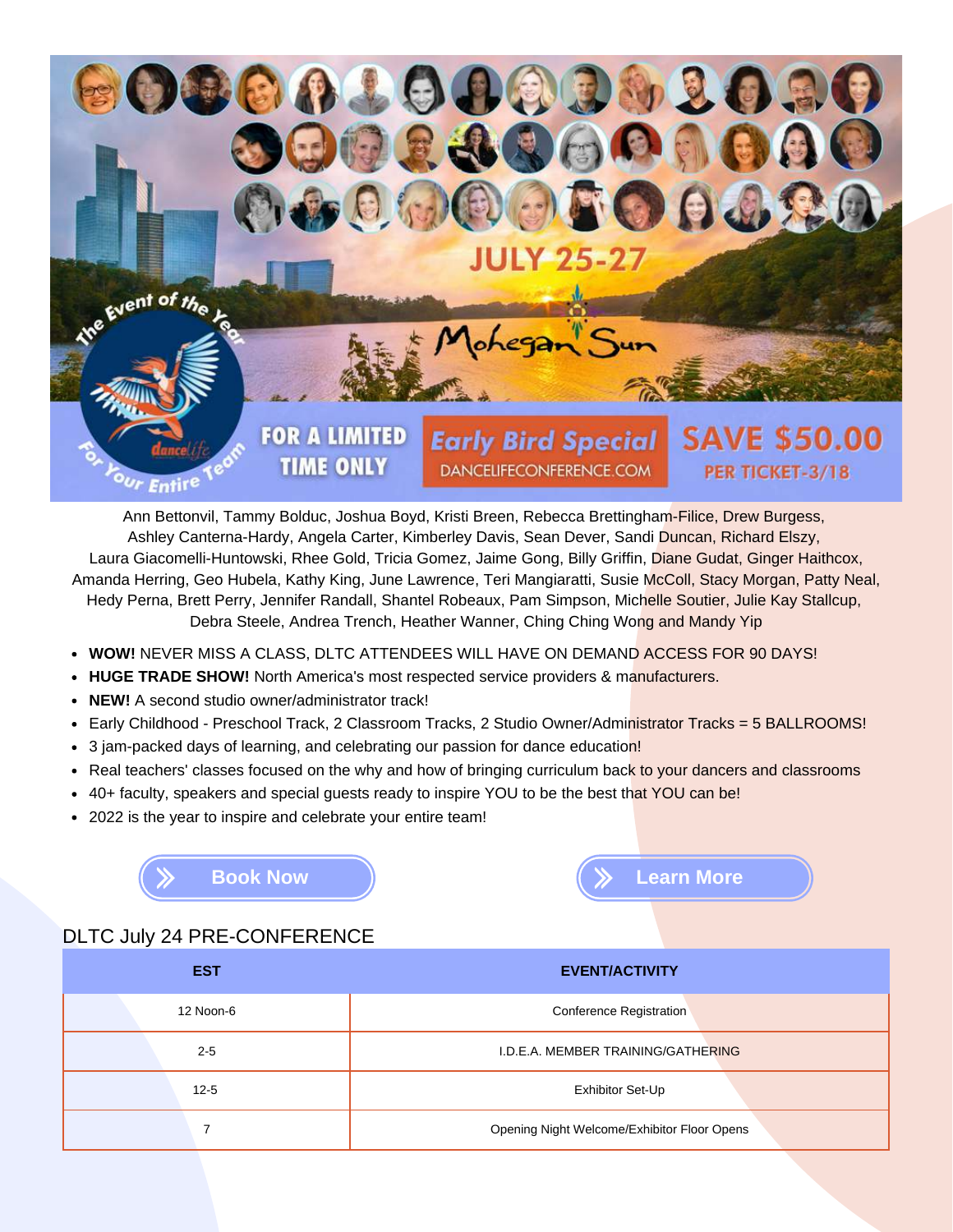# DLTC July 25 (page 1) 8 AM-5:30 PM

| <b>EST</b> | <b>CLASSROOM 1</b>                                                  | <b>CLASSROOM 2</b>                                        | <b>PRESCHOOL -</b><br><b>CHILDREN'S</b>                                            | <b>OWNER-ADMIN 1</b>                                                               | <b>OWNER-ADMIN 2</b>                                                          |
|------------|---------------------------------------------------------------------|-----------------------------------------------------------|------------------------------------------------------------------------------------|------------------------------------------------------------------------------------|-------------------------------------------------------------------------------|
| $7 - 8$    | <b>DLTC REGISTRATION</b>                                            |                                                           |                                                                                    |                                                                                    |                                                                               |
| $8 - 9$    | Complimentary<br><b>Breakfast</b><br>Visit the Exhibitors           | Complimentary<br><b>Breakfast</b><br>Visit the Exhibitors | Complimentary<br><b>Breakfast</b><br>Visit the Exhibitors                          | Complimentary<br><b>Breakfast</b><br>Visit the Exhibitors                          | Complimentary<br><b>Breakfast</b><br>Visit the Exhibitors                     |
| $9 - 9:30$ |                                                                     |                                                           |                                                                                    | <b>Welcome Rhee Gold</b>                                                           |                                                                               |
| 9:30-10:30 | Int./Adv. Hip Hop<br>Hubela                                         | <b>Musical Theater</b><br>Griffin                         | 6 New Preschool<br>Routines<br>Stallcup                                            | <b>BIZ KEYNOTE</b><br>Eyebrows Up!<br>Gold & Soutier                               |                                                                               |
| 10:30-11   | <b>VISIT THE</b><br><b>EXHIBITORS</b>                               | <b>VISIT THE</b><br><b>EXHIBITORS</b>                     | <b>VISIT THE</b><br><b>EXHIBITORS</b>                                              | <b>VISIT THE</b><br><b>EXHIBITORS</b>                                              | <b>VISIT THE</b><br><b>EXHIBITORS</b>                                         |
| $11 - 12$  | Limón Technique<br>Perry                                            | Int./Adv. Tap<br>Progressions & Combo<br>Carter           | <b>Technical Success Mini</b><br>& Petite Ages 4-9<br>Posture & Placement<br>Elszy | <b>Business of Preschool</b><br>2 Hr. Session<br>1) Selling: Soutier               |                                                                               |
| $12 - 1$   | Jazz Warm Up &<br>Progressions<br>Duncan                            | Int./Adv. Ballet<br>Technique<br>Canterna-Hardy           | <b>Music Madness</b><br>Trench                                                     | 2) Programs: Neal<br>3) Success: Mangiaratti                                       | <b>Transitions: Exit</b><br>Strategies-Sale<br>Succession<br>Randall & Steele |
| $1 - 2$    | <b>LUNCH BREAK</b>                                                  | <b>LUNCH BREAK</b>                                        | <b>LUNCH BREAK</b>                                                                 | <b>LUNCH BREAK</b>                                                                 | <b>LUNCH BREAK</b>                                                            |
| $2 - 3$    | Movement & Activities<br>to Inspire Tweens &<br><b>Teens Wanner</b> | <b>Progression Madness</b><br><b>Burgess</b>              | Behavioral and<br>Learning Challenges<br>Gomez                                     | Create Marketing &<br>Social Media Calendars<br>Randall                            | <b>Positive</b><br>Competition<br>Gold & Neal                                 |
| $3-4$      | <b>Improvisation Wong</b>                                           | Technical Success w/<br>Junior & Teen Age 10+<br>Elszy    | Children's Ballet<br>Variations<br>Canterna-Hardy                                  | Making the Connection<br>Morgan                                                    | Facebook Business<br>Suite Randall                                            |
| $4 - 4:30$ | <b>VISIT THE</b><br><b>EXHIBITORS</b>                               | <b>VISIT THE</b><br><b>EXHIBITORS</b>                     | <b>VISIT THE</b><br><b>EXHIBITORS</b>                                              | <b>VISIT THE</b><br><b>EXHIBITORS</b>                                              | <b>VISIT THE</b><br><b>EXHIBITORS</b>                                         |
| 4:30-5:30  | <b>Commercial Jazz</b><br>Hubela                                    | <b>CREATIVITY</b><br>Be spontaneous!<br>Gudat             | Mirror, Mirror<br>on the Wall<br>Stallcup                                          | What Experience Has<br>Taught Us: Team<br>Management<br><b>Gold Alliance Panel</b> |                                                                               |

7/25 CONTINUED NEXT PAGE

**[Book Now](https://reg.learningstream.com/view/cal1a.aspx?ek=&ref=&aa=&sid1=&sid2=&as=26&wp=450&tz=&ms=&nav=&cc=&cat1=&cat2=&cat3=&aid=RGC&rf=) and Solution (Brand More** 

dancelife

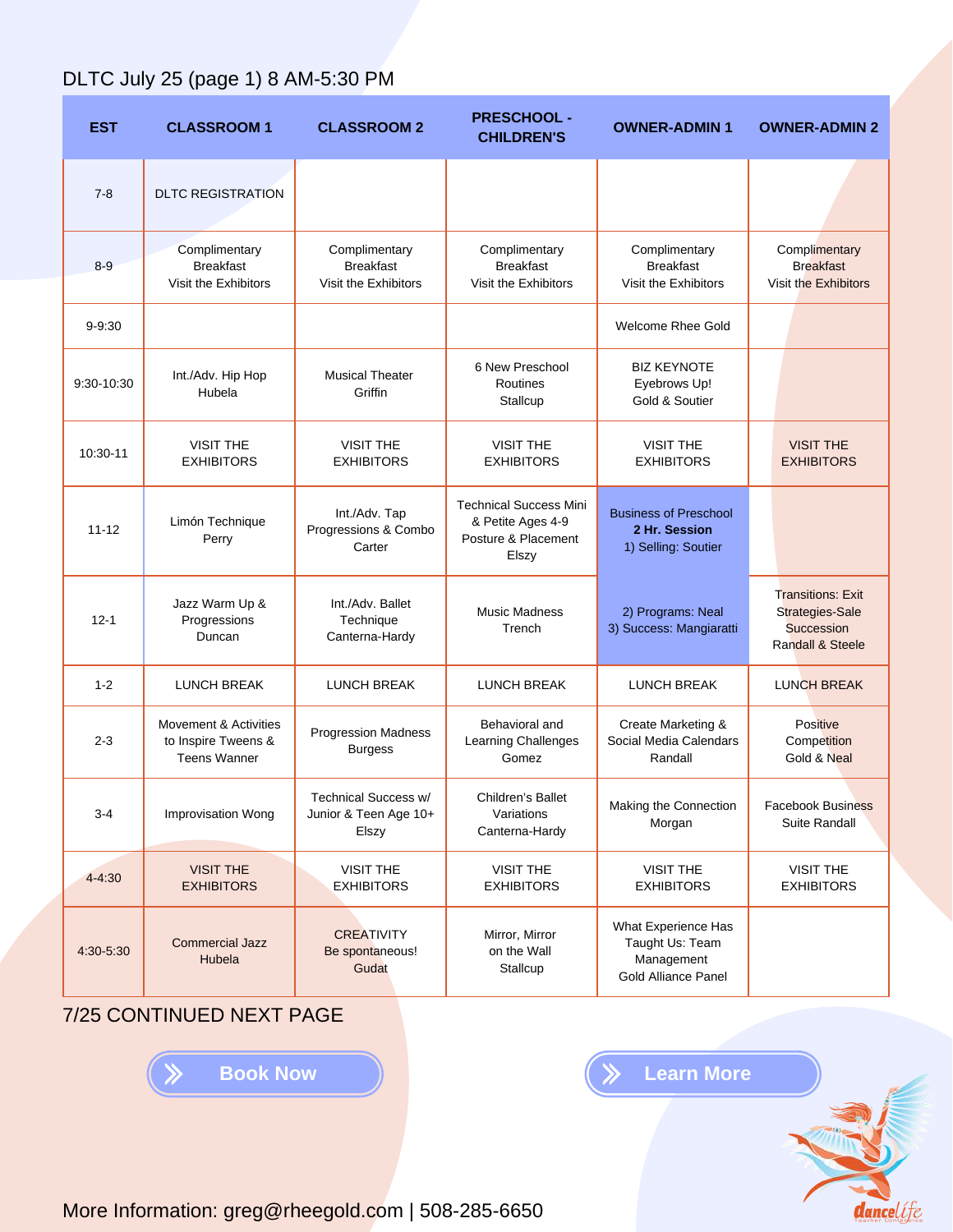## DLTC July 25 (page 2) 5:30 PM-10 PM

| <b>EST</b> | <b>CLASSOOM 1</b>                                       | <b>CLASSROOM 2</b>      | <b>PRESCHOOL -</b><br><b>CHILDREN'S</b> | <b>OWNER-ADMIN 1</b>                                  | <b>OWNER-ADMIN 2</b>                                             |
|------------|---------------------------------------------------------|-------------------------|-----------------------------------------|-------------------------------------------------------|------------------------------------------------------------------|
| $5:30-7$   | <b>DINNER BREAK</b>                                     | <b>DINNER BREAK</b>     | <b>DINNER BREAK</b>                     | <b>DINNER BREAK</b>                                   | <b>DINNER BREAK</b>                                              |
| $7 - 8$    | Jump & Stretch<br>Technique<br>Elszy                    | <b>SPECIAL</b>          | 2 HR. Acro Workshop<br>Yip              | Culture is King!<br>Kathy King                        | <b>Transitions</b><br>Teacher to CEO<br>Neal, Perna &<br>Simpson |
| $8-9$      | <b>Musical Theater</b><br><b>Heels Class</b><br>Griffin | Improvisation<br>Duncan |                                         | There's A Budget<br>for That!<br>Simpson              | <b>Canadian Gathering</b><br>Brettingham-Filice                  |
| 9          |                                                         |                         |                                         | Ladies Night<br>Mangiaratti, Neal,<br>Perna & Soutier |                                                                  |

### CONTINUED NEXT PAGE







### **AFFORDABLE!**

- Discounted rate of \$179 + tax for up to 4 guests per room. Mohegan Sun offers the luxury you deserve at a cost you can afford!
- Complimentary breakfast each morning
- Complimentary ticket to the 2022 DLTC Gala featuring performances, award presentations, with hors d'oeuvres and a cash bar!
- Special discounted group rates for studio teams
- Downloadable notes, handouts, and 90 day on demand access for ALL attendees; take every class offered!

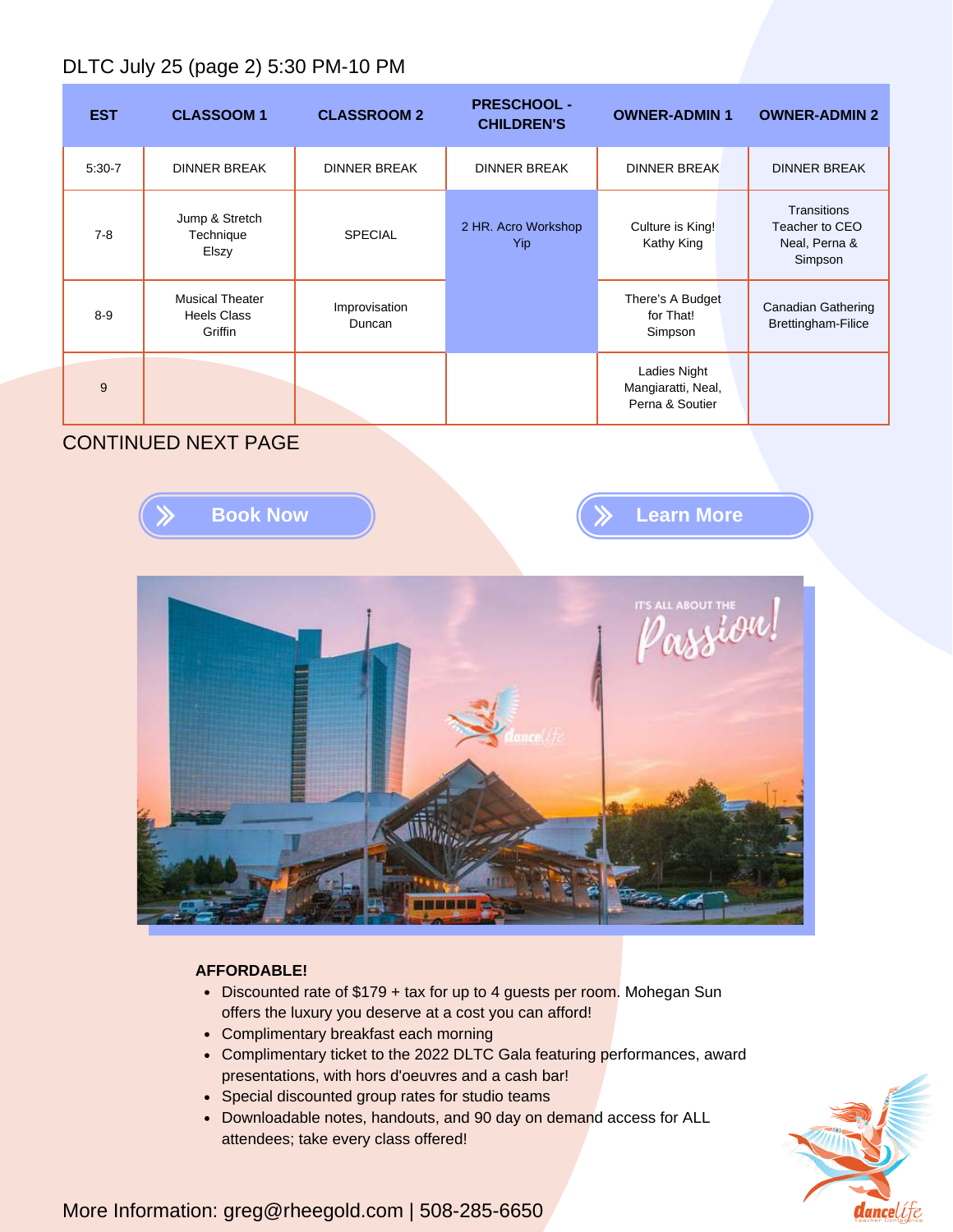# DLTC July 26

| <b>EST</b>        | <b>CLASSROOM 1</b>                                       | <b>CLASSROOM 2</b>                                        | <b>PRESCHOOL -</b><br><b>CHILDREN'S</b>                                  | <b>OWNER-ADMIN 1</b>                                                                                                  | <b>OWNER-ADMIN 2</b>                                                                      |
|-------------------|----------------------------------------------------------|-----------------------------------------------------------|--------------------------------------------------------------------------|-----------------------------------------------------------------------------------------------------------------------|-------------------------------------------------------------------------------------------|
| $8-9$             | Complimentary<br>Breakfast/Visit the<br>Exhibitors       | Complimentary<br>Breakfast/Visit the<br><b>Exhibitors</b> | Complimentary<br>Breakfast/Visit the<br>Exhibitors                       | Complimentary<br><b>Breakfast/Visit the</b><br><b>Exhibitors</b>                                                      | 7:30-8:30 MORNING<br><b>MINDFULNESS</b><br>Duncan                                         |
| $9 - 9:45$        |                                                          |                                                           |                                                                          | The Morning Show with<br><b>Geo Hubela</b>                                                                            |                                                                                           |
| $9:45-10:45$      | Turns & Balance<br>Technique<br>Elszy                    | Morning Ballet Barre<br>Canterna-Hardy                    | Children's Movement &<br>Activities to Inspire<br>Wanner                 | Great IDEA in<br>5 min. or Less!<br>Multiple Speakers                                                                 | What Experience Has<br>Taught Us: Wins &<br>Disappointments<br><b>Gold Alliance Panel</b> |
| 10:45-<br>11:15   | <b>VISIT THE</b><br><b>EXHIBITORS</b>                    | <b>VISIT THE</b><br><b>EXHIBITORS</b>                     | <b>VISIT THE</b><br><b>EXHIBITORS</b>                                    | <b>VISIT THE</b><br><b>EXHIBITORS</b>                                                                                 | <b>VISIT THE</b><br><b>EXHIBITORS</b>                                                     |
| $11:15-$<br>12:15 | Syllabi 101<br>The Launch Point<br>Gudat                 | <b>Teacher Edition</b><br>Get Ready, Stay Ready<br>Wong   | <b>Recreational Jazz</b><br><b>Fundamentals</b><br>Ages 7-11<br>Stallcup | There's a<br>Director for That!<br>Mangiaratti                                                                        | What's Changed,<br>What's New?<br>Facebook &<br>Instagram Randall                         |
| 12:15-1:15        | <b>LUNCH BREAK</b>                                       | <b>LUNCH BREAK</b>                                        | <b>LUNCH BREAK</b>                                                       | <b>LUNCH BREAK</b>                                                                                                    | <b>LUNCH BREAK</b>                                                                        |
| $1:15 - 2:15$     | <b>Ballet Technique</b><br>Exploration<br><b>Burgess</b> | Int./Adv. Tap<br>Technique<br>Carter                      | The Little Artist<br>Trench                                              | No Emotion<br><b>Pricing Strategies</b><br>Dever                                                                      | Goals Workshop<br>Visualize, Strategize,<br>Achieve & Reward<br>Morgan                    |
| $2:15 - 3:15$     | Contemporary<br>Perry                                    | Int.-Adv. Lyrical<br>Duncan                               | Parent & Me<br>Curriculum 3 Mo.-5<br><b>Years Gomez</b>                  | Passing the<br><b>Torch Neal</b>                                                                                      | <b>Studio Owners</b><br>10 Years or Less<br>Mangiaratti                                   |
| $3:15-3:45$       | <b>VISIT THE</b><br><b>EXHIBITORS</b>                    | <b>VISIT THE</b><br><b>EXHIBITORS</b>                     | <b>VISIT THE</b><br><b>EXHIBITORS</b>                                    | <b>VISIT THE</b><br><b>EXHIBITORS</b>                                                                                 | <b>VISIT THE</b><br><b>EXHIBITORS</b>                                                     |
| $3:45 - 4:45$     | <b>Hip Hop</b><br>Progressions & Combo<br>Hubela         | <b>Musical Theater</b><br>Griffin                         | Children's Tap<br>Progressions & Combo<br><b>Burgess</b>                 | Women Leaders<br>Moderator: Simpson.<br>PANEL: Lawrence,<br>Neal, Mangiaratti,<br>Morgan, Perna, Randall<br>& Soutier | Non-Competitive<br>Performing Opps.<br>(Exhibitor Panel)                                  |
| 4:45-5:30         | <b>BREAK</b>                                             | <b>BREAK</b>                                              | <b>BREAK</b>                                                             | <b>BREAK</b>                                                                                                          | <b>BREAK</b>                                                                              |
| $5:30-7$          |                                                          |                                                           |                                                                          | <b>DLTC GALA</b>                                                                                                      |                                                                                           |
| $7 - 8$           |                                                          |                                                           |                                                                          | <b>Exhibitor Raffle</b>                                                                                               |                                                                                           |
| $8-9$             |                                                          |                                                           |                                                                          | Ask Me Anything Rhee                                                                                                  |                                                                                           |